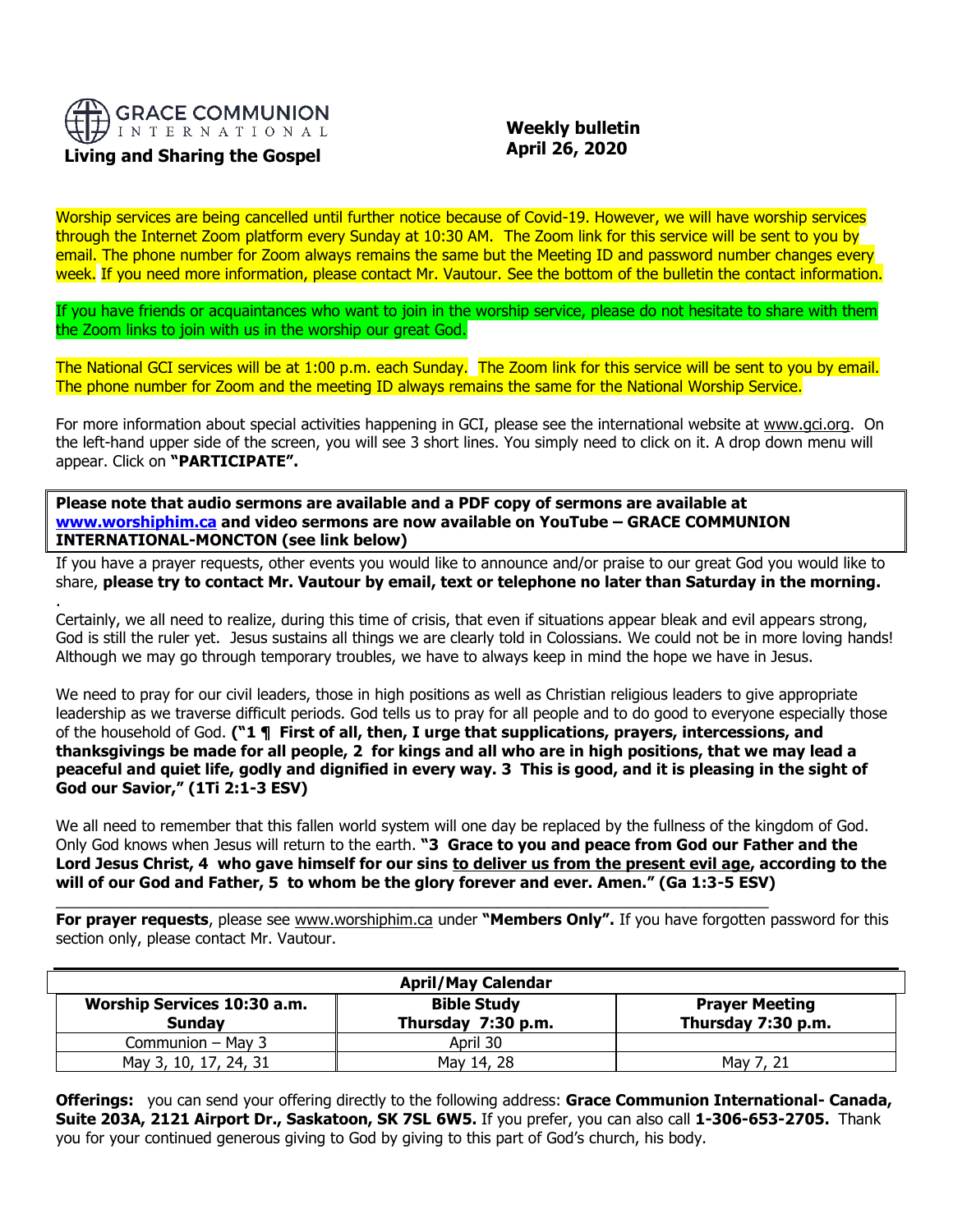**From Mr. Bill Hall – GCI Canadian Director** "Our office here in Saskatoon will remain open during regular business hours. I'm self isolating for a couple of weeks, but Kathleen will be available. We will continue to process the donations we receive in Saskatoon. Members are urged to mail them directly to our office for the time-being. They can also donate via phone using a credit card, or via Canada Helps using the donate button on our websit[e www.gcicanada.ca](https://eur03.safelinks.protection.outlook.com/?url=http%3A%2F%2Fwww.gcicanada.ca%2F&data=02%7C01%7C%7C9fd93e29c2b44509e5a008d7caa78fdb%7C84df9e7fe9f640afb435aaaaaaaaaaaa%7C1%7C0%7C637200693331983394&sdata=VAGy4Q%2BxbhHuYaeEiDz%2FQyicT%2FoiY4Ir9kc8w5yHRPs%3D&reserved=0) We are waving the provision that all donations given via Canada Helps go toward national expenses for the time being. We will credit all donations received via Canada Helps to a member's local congregation, if we can identify where they attend."

# **Inspiration, Authority, and Reliability of the Bible, by Michael Morrison**

\_\_\_\_\_\_\_\_\_\_\_\_\_\_\_\_\_\_\_\_\_\_\_\_\_\_\_\_\_\_\_\_\_\_\_\_\_\_\_\_\_\_\_\_\_\_\_\_\_\_\_\_\_\_\_\_\_\_\_\_\_\_\_\_\_\_\_\_\_\_\_\_\_\_\_\_

**From:** <https://www.gcs.edu/>

### **The inspiration of Scripture**

**Affirmation:** We accept the Bible as the inspired Word of God. The writers were inspired, moved by the Holy Spirit (**[2](http://biblia.com/bible/niv/2%20Pet%201.21)  [Peter 1:21](http://biblia.com/bible/niv/2%20Pet%201.21)**), and the writings are inspired, as if breathed or spoken by God (**[2 Timothy 3:16](http://biblia.com/bible/niv/2%20Tim%203.16)**). The Bible is therefore useful as a guide to salvation through faith in Christ, and sufficient for doctrine, correction, moral and ethical instruction (**[2 Timothy 3:15-17](http://biblia.com/bible/niv/2%20Tim%203.15-17)**).

The New Testament affirms the inspiration of the Old Testament, including its function of pointing to Jesus Christ (**[Luke 24:44;](http://biblia.com/bible/niv/Luke%2024.44) [John 5:46;](http://biblia.com/bible/niv/John%205.46) [Acts 10:43](http://biblia.com/bible/niv/Acts%2010.43)**). Jesus used the Old Testament as thoroughly reliable words of God (**[Matthew](http://biblia.com/bible/niv/Matt%205.18)  [5:18;](http://biblia.com/bible/niv/Matt%205.18) [Mark 12:35;](http://biblia.com/bible/niv/Mark%2012.35) [John 10:35](http://biblia.com/bible/niv/John%2010.35)**). The sayings of Jesus are accepted as of divine authority (**[Matthew 24:35;](http://biblia.com/bible/niv/Matt%2024.35) [Mark](http://biblia.com/bible/niv/Mark%208.38)  [8:38;](http://biblia.com/bible/niv/Mark%208.38) [John 6:63](http://biblia.com/bible/niv/John%206.63)**), and the letters of Paul are also considered Scripture (**[2 Peter 3:15-16](http://biblia.com/bible/niv/2%20Pet%203.15-16)**). The early church quoted the New Testament in the same manner as the Old, treating all these writings as God-given words.<sup>1</sup>

Biblical authors were inspired, and the writings are inspired, but the Bible does not give many details about **how** God worked with humans to produce these documents. Numerous passages claim to be quotes directly from God (e.g., **[Exodus 20:1-17](http://biblia.com/bible/niv/Exod%2020.1-17)**); others claim to be the result of ordinary research (**[Luke 1:1-4](http://biblia.com/bible/niv/Luke%201.1-4)**); some appear to be private letters (**Philemon**). Regardless of the method of inspiration, all these writings are considered canonical Scripture – an authoritative message from God to humans. The Bible reveals truths about God and about what God does so that we may know God and have a relationship with God.

But grammatical irregularities and stylistic differences indicate that God did not dictate every word. Rather, God allowed the divine message to be given in the phraseology of the human authors. Just as Jesus was God in human form, the Bible is God's word in human words.

Since the Bible is written with human words and grammar, people are able to understand much of the message. But they do not necessarily understand that the message is *true*, because spiritual truths are understood only with divine help (**[1 Corinthians 2:6-16](http://biblia.com/bible/niv/1%20Cor%202.6-16)**). The objective Word of God becomes an effective Word of God only when the Holy Spirit enables a person to understand spiritual truths contained in it.<sup>2</sup> The effectiveness is not in the grammatical details  $-$  it is in the message being conveyed and the God-given willingness to submit to it.

Further details concerning the reliability of Scripture will be discussed below.

## **The authority of Scripture**

**Affirmation**: God has all authority, and we accept the Bible as the primary authority by which God communicates to us what God wants us to believe and to do. The New Testament clarifies and sometimes supersedes the Old Testament guidance on faith and life.<sup>3</sup> The primary purpose of the Bible is its message about salvation, and that is its primary sphere of authority. It is a sufficient guide that tells us how we are given eternal life with God and how we should respond. Those who believe the biblical revelation about God's grace and Jesus Christ enjoy the salvation he has given; unbelievers do not (**[John 3:18;](http://biblia.com/bible/niv/John%203.18) [14:6;](http://biblia.com/bible/niv/John%2014.6) [Acts 4:12;](http://biblia.com/bible/niv/Acts%204.12) [1 John 5:11-12](http://biblia.com/bible/niv/1%20John%205.11-12)**). This message of salvation is essential.

The Bible gives commands and principles regarding the way we ought to live. Faith in Christ as Lord and Savior transforms our lives and minds, with the result that our lives are brought progressively into greater submission to the will of God. Biblical instructions give us authoritative guidance on the will of God concerning how we should live and think and interact with one another.

The Bible is an authoritative revelation of truths about God, and we want to worship our Creator with as much understanding as possible. Moreover, we want to obey God's commands, not only to honor God but also because we believe that our all-wise and perfectly loving Creator has given us the best possible commands and guidance for life. Therefore, we want to understand the written message of God as best we can. But this is not always easy.

Humans are limited beings, and our minds are corrupted by sin, so even at our best we know only in part (**[1](http://biblia.com/bible/niv/1%20Cor%2013.12)  [Corinthians 13:12](http://biblia.com/bible/niv/1%20Cor%2013.12)**). Thus we find that the authority of God in the Bible is not only mediated by human language but also by our ability to understand its truths. Our understanding is fallible, and the Bible is the standard by which our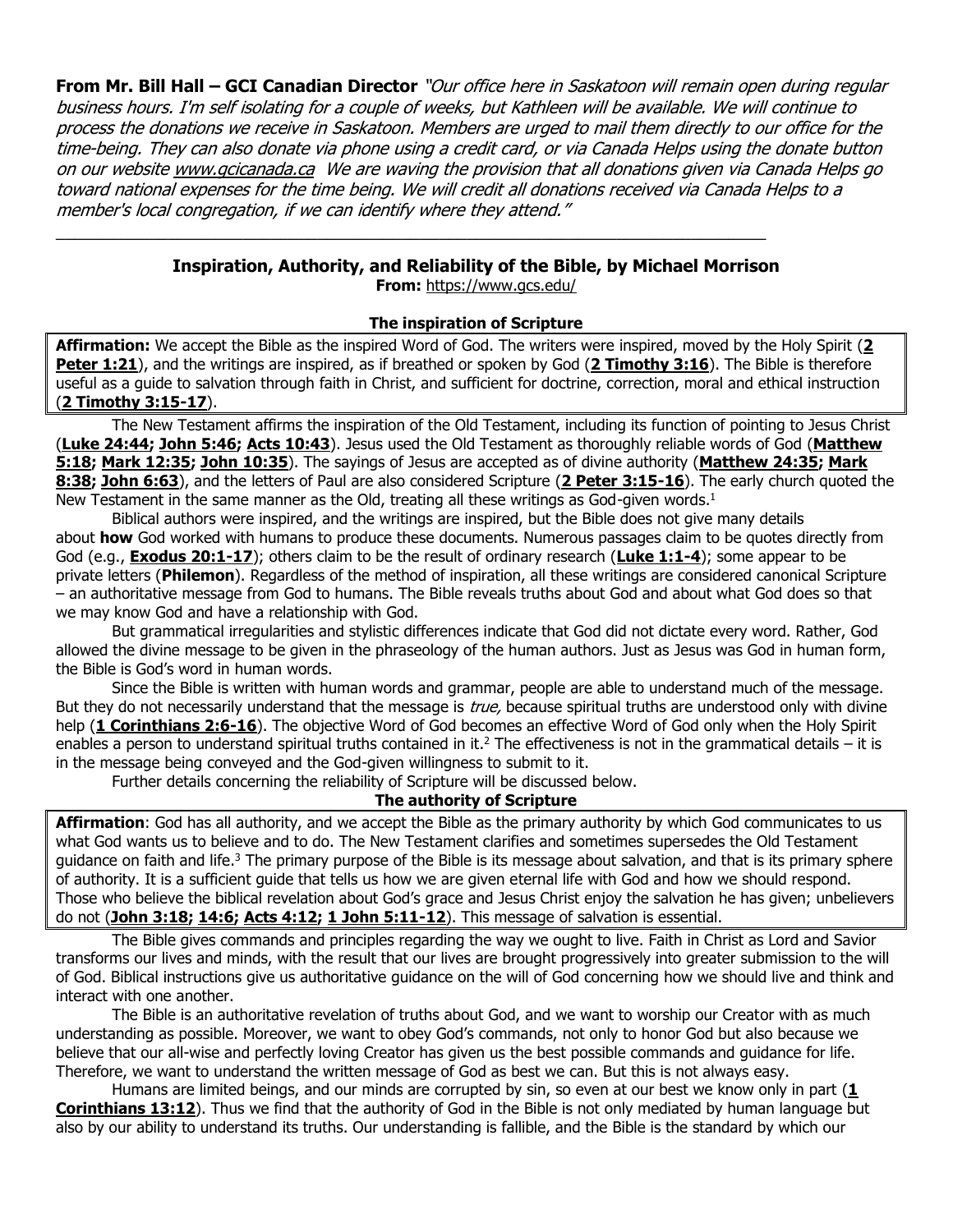misunderstandings are corrected. God is able to give us sufficient understanding of biblical truths for us to have a saving relationship with God. 4

Biblical interpretation is complicated by the fact that the Bible is written in many literary styles. Some passages are didactic, prescriptive, and concrete; others are narrative, imaginative and poetic. To communicate one spiritual truth, figures of speech may be used that may obscure other equally important truths revealed in other passages. Some commands are historically conditioned and others are timeless. To help us understand and submit to the authority of biblical principles, we humbly seek the guidance of the Author and study the Scriptures. We use reason to understand each biblical passage and point, and to discern what teachings are normative for us today.

Our ability to understand and to reason is shaped in part by our personal experiences and the traditions that have shaped our presuppositions. Reason, tradition, and experience should be subservient to Scripture; they should not contradict biblical authority. Nevertheless, because of different traditions and experiences, equally sincere people come to different conclusions about what the Bible teaches. Therefore we confidently teach our understanding of the Bible and simultaneously respect those who submit to biblical authority in different ways.

#### **The reliability of Scripture**

**Affirmation:** The Scriptures are a trustworthy guide for our relationships with God and with other humans. They give truth about faith, worship, salvation, morals and ethics (**[2 Timothy 3:15-16](http://biblia.com/bible/niv/2%20Tim%203.15-16)**). But biblical commands cannot be applied simplistically, because some are superseded and some apply only in limited situations. We seek the illumination of the Holy Spirit and ask God to guide our reasoning and our use of tradition and experience so we might understand how to apply biblical principles.

The further we go from the stated purposes of the Bible, the less the Bible says about the subject and the less likely we are to have a complete statement about the subject. Statements about history and science are of special interest.

Historians find the Bible to be an accurate record of many ancient events, more reliable than other ancient writings. But its standard of accuracy is not as precise as the expectations of modern science and history, as can be discerned from parallel accounts in Scripture. The same event can be attributed to Satan or to God (**[2 Samuel 24:1;](http://biblia.com/bible/niv/2%20Sam%2024.1) [1](http://biblia.com/bible/niv/1%20Chron%2021.1)  [Chronicles 21:1](http://biblia.com/bible/niv/1%20Chron%2021.1)**), to Jesus in vision or to Ananias (**[Acts 22:14-15;](http://biblia.com/bible/niv/Acts%2022.14-15) [26:16-18](http://biblia.com/bible/niv/Acts%2026.16-18)**). Paul's companions stood and heard, but they also fell down and did not hear (**[Acts 9:7;](http://biblia.com/bible/niv/Acts%209.7) [22:7,](http://biblia.com/bible/niv/Acts%2022.7) [9](http://biblia.com/bible/niv/Acts%2022.9)**).

Even one of the most conservative statements about Scripture admits that the Bible contains grammatical irregularities, exaggerations, imprecise descriptions, inexact quotations, variant selections, observations based on limited viewpoint, and loose quotes of the Old Testament. <sup>6</sup> When Scripture talks about the sun rising (**[Matthew 5:45](http://biblia.com/bible/niv/Matt%205.45)**), for example, its purpose is not to make a statement about astrophysics. When it calls a mustard seed the smallest seed (**[Matthew 13:31-32](http://biblia.com/bible/niv/Matt%2013.31-32)**), it is not making a botanical claim. Genealogical lists may be incomplete (**[Matthew 1:8;](http://biblia.com/bible/niv/Matt%201.8) 2 Chronicles 22-24**), the length of kings' reigns may be misinterpreted due to co-regencies, <sup>7</sup> narrated events may be out of sequence (**[Matthew 4:18-22;](http://biblia.com/bible/niv/Matt%204.18-22) [8:14;](http://biblia.com/bible/niv/Matt%208.14) [Luke 4:38-5:11](http://biblia.com/bible/niv/Luke%204.38-5.11)**), predicted events may not be fulfilled in every detail (**[Acts](http://biblia.com/bible/niv/Acts%2021.11)  [21:11,](http://biblia.com/bible/niv/Acts%2021.11) [32-33;](http://biblia.com/bible/niv/Acts%2021.32-33) [27:10,](http://biblia.com/bible/niv/Acts%2027.10) [22](http://biblia.com/bible/niv/Acts%2027.22)**), etc. Such irregularities encourage us to focus on the broad picture and the overall meaning, not tangential details.<sup>8</sup>

Most alleged discrepancies in the Bible are easily resolved, but these parallel accounts show that we must be cautious about taking biblical statements at face value. Even if we do not have a parallel account, it is hazardous to assume that unnamed intermediaries, for example, were not involved. Some biblical statements are true, but imprecise and incomplete, and therefore not a basis for a modern history. They may be used only with caution. Although biblical comments about salvation require the historical truth of certain events, such as the resurrection of Jesus, our faith does not require that we accept every biblical comment as historically or scientifically precise.<sup>5</sup>

The truthfulness of the Bible should be evaluated according to its own "usage and purpose." <sup>9</sup> Yet its purpose rarely includes details of history and science,<sup>10</sup> and its demonstrable flexibility in word usage makes it unwise for us to insist on one meaning of a word when other meanings are possible. God inspired the ambiguities as well as the clear statements. Some things we need to know, and others we do not. God is not primarily concerned with whether we understand astrophysics, botany, and chronology.

We err if we try to use his inspired book for purposes it was not designed for.

Christians come to different conclusions about the reliability of the Bible. Many insist that the Bible is more reliable in history and science than this position paper describes. We respect that view, for it is close to our own, but we do not think it theologically or biblically required. Other Christians insist that the Bible is less reliable than described herein. We respect their faith in Christ, but we repeat our belief, in summary, that the Bible is the inspired Word of God, authoritative and reliable in matters of faith, worship, morals, and ethics. We encourage all Christians to focus on these central and stated purposes of the Scriptures we have in common.

#### **Endnotes**

1 The testimony of the Bible to itself is summarized in I. Howard Marshall, *Biblical Inspiration,* Grand Rapids: Eerdmans, 1982, pages 19-30. 2 Revelation is both propositional and personal. See Marshall, pages 12-15.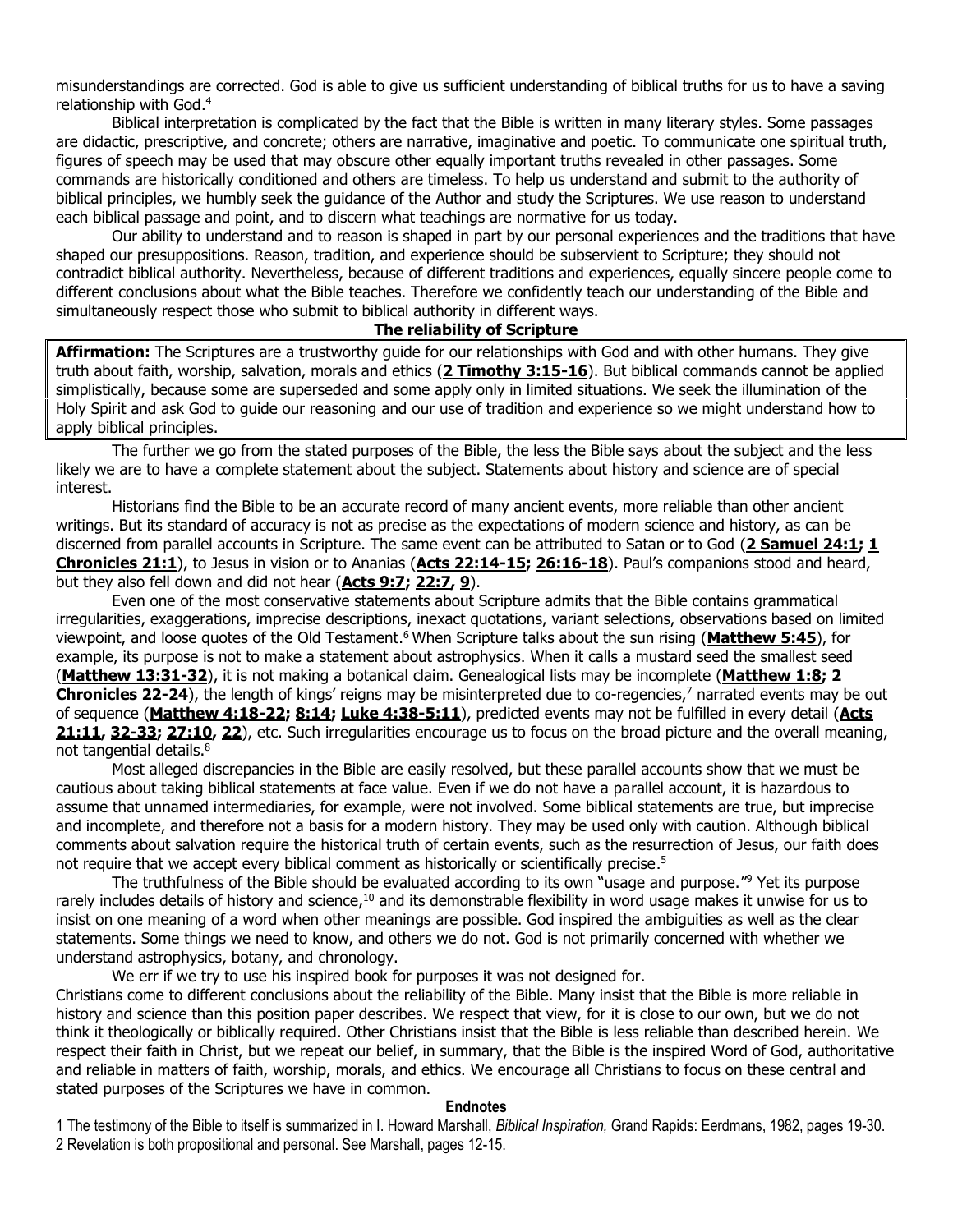3 Some parts of the Bible are more authoritative than others (e.g., circumcision and holy kisses) and do not function as a word of God in the same way other verses do. "The Bible… presents a progressive revelation, parts of which are now superseded in the light of what followed" (Marshall, page 58). The Old Testament must be used on the basis of general principles, which suggests a similar approach for the New Testament.

4 William Hordern presents a neo-orthodox position in "The Nature of Revelation," in Millard Erickson, editor, *Readings in Christian Theology, Volume 1: The Living God,* 1973, pages 180-182. I will not argue against the details of Hordern's view, but will say that any attempt to know God or Christ without reliance on scriptural propositions is subjective. "In subjectivism each man is his own authority, and if each man is his own authority there is neither truth nor authority" (Bernard Ramm, "The Pattern of Religious Authority," in Erickson, *Readings,* page 260).

5 I am not addressing the question whether all historical and scientific statements are true. I do not yet see a resolution for several passages. One may wish to suspend judgment, which is a perfectly legitimate thing to do…. The Bible does contain what may be regarded as error and contradictions by modern standards but which are not in fact contrary to its own standards and purpose. (Marshall, 89, 71)

"Inerrancy" can never be demonstrated with a cogency which entitles it to rank as the foundation of a belief in inspiration. It must remain to those who hold it a doctrine of faith; a deduction from what they deem to be implied…" (James Orr, "Revelation and Inspiration," in Millard Erickson, editor, *Readings in Christian Theology, Volume 1: The Living God,* 1973, page 245)

6 International Conference on Biblical Inerrancy (ICBI). "The Chicago Statement on Biblical Inerrancy," Article XIII. Printed in Norman L. Geisler, editor. *Inerrancy.* Grand Rapids: Zondervan, 1979, page 496.

The analogy of Jesus, the Word made flesh, may offer a parallel. We accept his statements about God and salvation as completely true, and his life as perfectly sinless, but this does not mean that he never made a measurement mistake in his carpentry work. Likewise, the Bible may contain grammatical and other irregularities.

7 Dewey Beegle, "Inerrancy and the Phenomena of Scripture," in Millard Erickson, editor, *Readings in Christian Theology, Volume 1,* pages 297-299, citing Edwin Thiele.

8 "One practical purpose for allowing the differences in parallel passages may be to give us a subtle clue that those are the kinds of things not worth quarrelling over!" (Alden Thompson, *Inspiration,* Hagerstown, MD: Review and Herald, 1991, page 70). Free citations of the Old Testament suggest that meaning is more important than individual words, but a problem arises when the New Testament gives a different meaning to an Old Testament passage.

9 ICBI, Article XIII. The qualifications in Article XIII make it difficult to accept some of the other articles, such as XI and XII, which say that Scripture never misleads us in matters of history and science. Galileo would disagree! "Having recognized that God's honour is not compromised by use of irregular grammar, etc., why is it so difficult to accept that his honour can be equally unaffected if he chooses to use equivalent irregularities in historical and scientific detail?" (James D.G. Dunn, "The Authority of Scripture According to Scripture," *Churchman* 96 (1982) 120.

10 "The Bible…nowhere claims to give instruction in (for instance) any of the natural sciences…and it would be an improper use of Scripture to treat it as making pronouncements on these matters" (J.I. Packer, *"Fundamentalism" and the Word of God,* Grand Rapids, MI: Eerdmans, 1958, page 96). Perhaps all biblical statements about the natural world are phenomenological and therefore the concept of inerrancy is irrelevant for them.

\_\_\_\_\_\_\_\_\_\_\_\_\_\_\_\_\_\_\_\_\_\_\_\_\_\_\_\_\_\_\_\_\_\_\_\_\_\_\_\_\_\_\_\_\_\_\_\_\_\_\_\_\_\_\_\_\_\_\_\_\_\_\_\_\_\_\_\_\_\_\_\_\_\_\_\_\_\_\_\_\_\_\_\_\_\_\_\_\_\_\_\_\_\_\_\_



Michael Morrison received a PhD from Fuller Theological Seminary in 2006. He is Dean of Faculty and Professor of New Testament at Grace Communion Seminary.



# **We Were There**

Study by James Henderson, Superintendent of Europe (from gci.org under update) "**Then they took the body of Jesus, and bound it in strips of linen with the spices, as the custom of the Jews is to bury." [John 19:40 NKJV](https://biblia.com/bible/nkjv/John%2019.40)**

This poignant account from John's Gospel of Jesus is beautiful in its simplicity. Johnny Cash famously sang an old spiritual: "Were you there when they crucified my Lord?" One of the lines is, "Were you there when they laid Him in the tomb?" Imagine. Let's go back to that moment. What if you or I had to take care of the dead body of a

loved one? What if it were battered and bloodied? Where would you start?

How did Joseph and Nicodemus feel as they took Jesus' body down? Did the centurion, who had witnessed the crucifixion, help them? Was the cross lowered first, and then, gently, with tears in their eyes, did they extract the nails from the flesh and pry the crown of thorns from his head? What next? Did they take some clean cloth, to wash away the blood and dirt from his body, and, with tenderness, pat it dry in preparation for the first embalming? Was this followed by